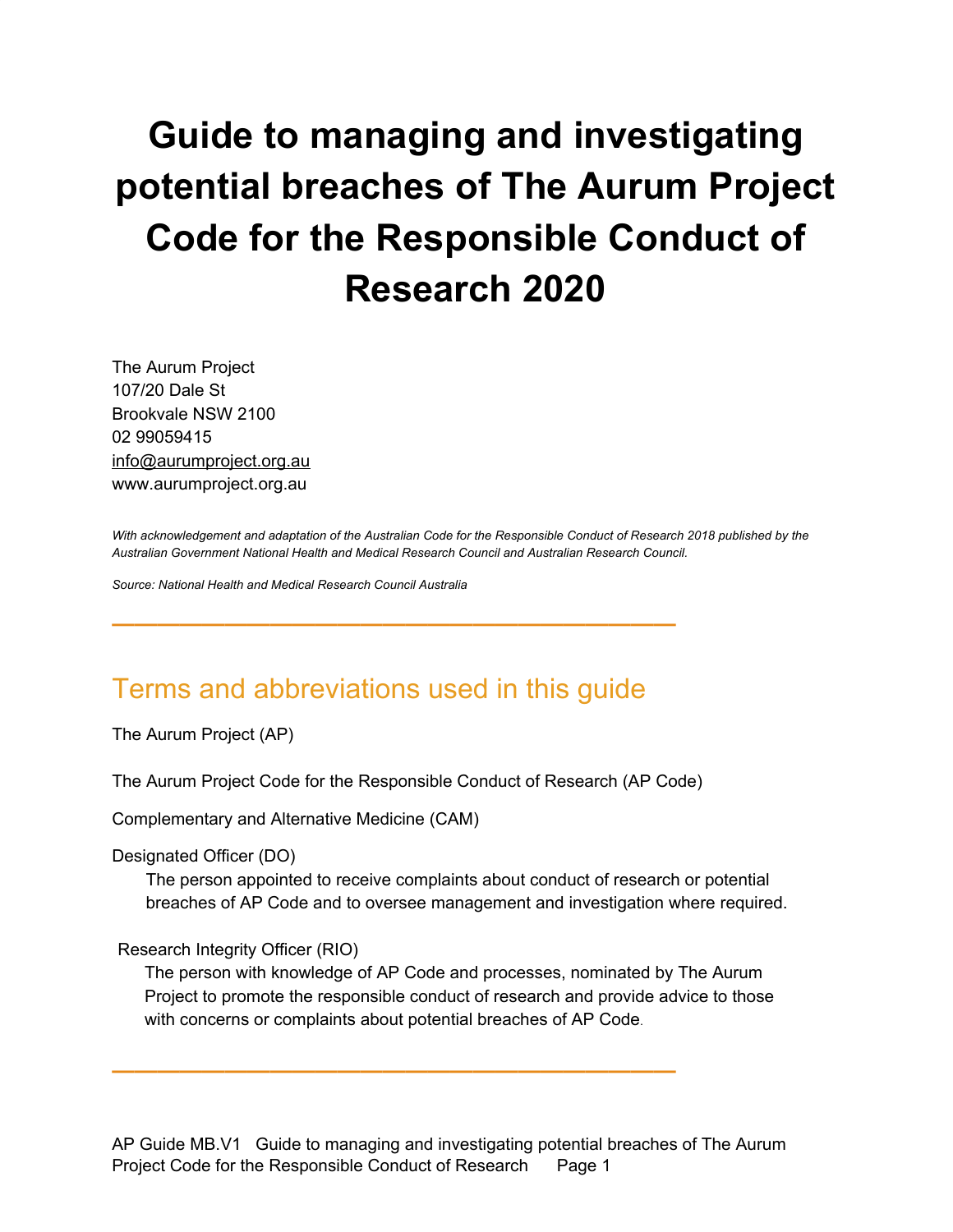### **Introduction**

Australian and international members of the Complementary and Alternative Medicine (CAM) community have an expectation that research must be conducted responsibly, ethically and with integrity.

The *Australian Code for the Responsible Conduct of Research* published by the National Health and Medical Research Council has established a framework for responsible research conduct.

The Aurum Project (AP) acknowledges the *Australian Code for the Responsible Conduct of Research* and has adapted it in this document for the conduct of research into CAM. Called The Aurum Project Code for the Responsible Conduct of Research (AP Code).

The primary responsibility for ensuring the integrity of research lies with individual researchers and AP. AP Code sets out principles and responsibilities that both researchers and AP are expected to follow when conducting research.

AP Code provides the Australian CAM community, and those responsible for funding research, with confidence in the integrity of research. This AP Code does not incorporate the laws, regulations and guidelines and other codes of practice that apply to the conduct of research. Those responsible for the conduct of research are expected to be aware of and comply with them.

A breach of AP Code occurs when there is a failure to meet principles and responsibilities on a spectrum from minor breaches to those that are more serious. A serious breach of AP Code implies one that is carried out with intent, recklessness or negligence and may be referred to as research misconduct.

This *Guide to Managing and Investigating Potential Breaches of the AP Code* outlines the methods used to investigate and manage potential breaches and determine any corrective actions to ensure the integrity of the research record.

Compliance with AP Code is a requirement for inclusion in an AP Research Team, individual or collaborative research and auspiced research activity by AP or receipt of AP research funding.

AP has a responsibility for the prevention, detection, investigation and resolution of complaints about the conduct of that research.

This Guide applies to departures from the principles and responsibilities of AP Code by researchers, which are referred to as breaches.

This Guide provides examples of the range of behaviours that can constitute a breach of AP Code. The seriousness of a breach is to be determined on a case-by-case basis and requires good judgement, careful deliberation and an appreciation of the context and accepted academic disciplinary norms. This Guide describes the rigour required when investigating potential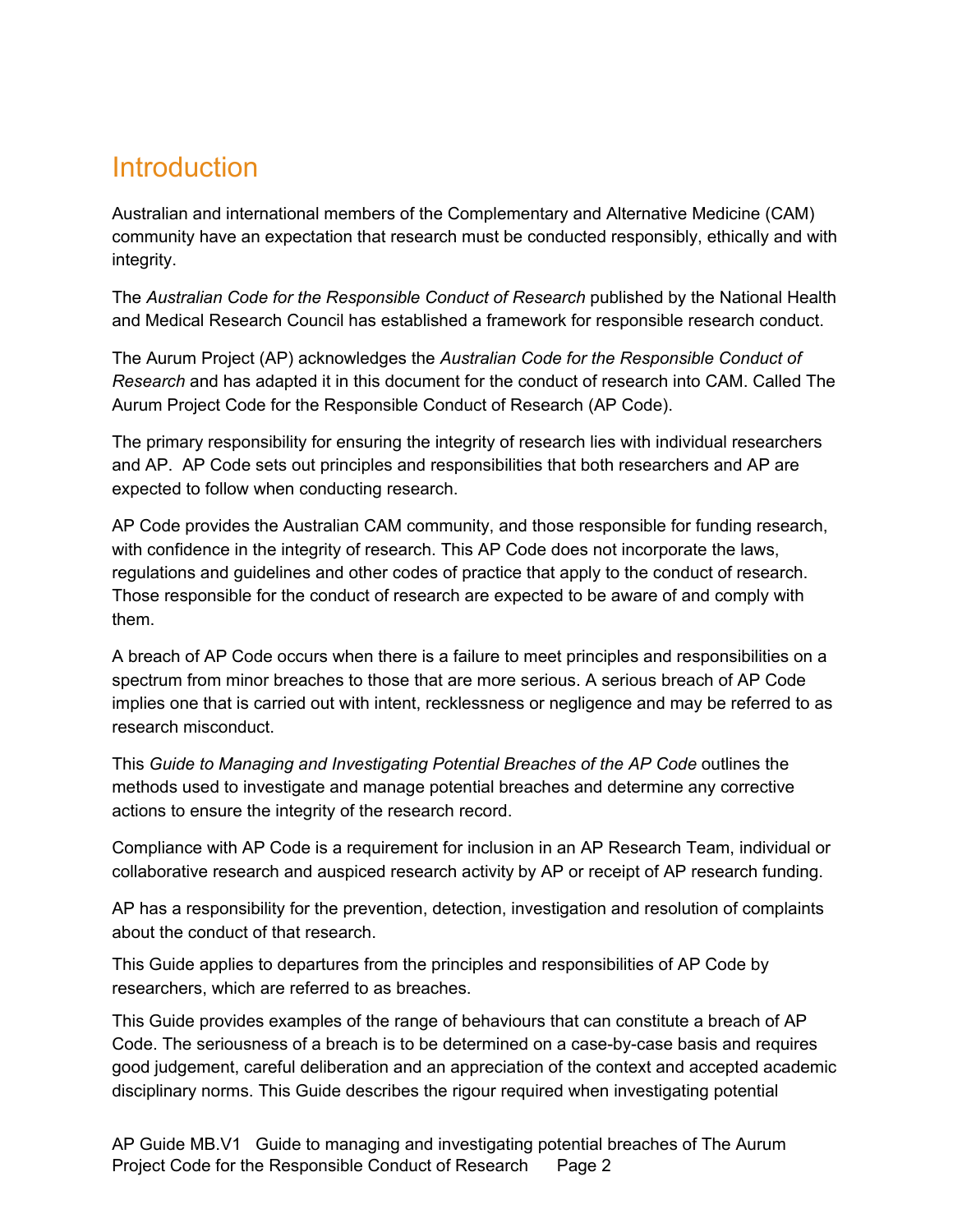breaches of AP Code and provides a benchmark for the Australian Research Integrity Committee (ARIC) to assess AP processes used to investigate a potential breach of AP Code.

Investigations must be proportional, fair, impartial, timely, transparent and confidential. Investigations must also result in findings of fact to determine whether a breach of AP Code has occurred.

To be consistent with AP Code, responsibilities of AP are to:

- promote a culture that fosters and values responsible conduct of research
- demonstrate processes that enable a complainant to lodge complaints formally in the knowledge that these will be addressed sensitively and with care, to avoid adverse consequences for the individual
- ensure those involved in the management and investigation of potential breaches of AP Code have the requisite expertise and are appropriately resourced
- address any systemic issues relating to matters of research integrity
- implement corrective actions
- consider advising other institutions of the outcome of a preliminary assessment or investigation where appropriate.

# Breaches of AP Code

A breach is defined as a failure to meet the principles and responsibilities of AP Code, and may refer to a single breach or multiple breaches. Breaches of AP Code occur on a spectrum, from minor to major. Major breaches would typically require investigation while some minor breaches may be addressed at the preliminary assessment stage. There are also some matters that relate to research administration that can easily be rectified at the local level and resolved prior to considering a preliminary assessment. Unintentional administrative errors, clerical errors or oversights are some examples of this.

Research misconduct does not include honest differences in judgement. Unintentional errors do not usually constitute research misconduct unless they result from behaviour that is reckless or negligent.

In considering the seriousness of a breach of AP Code, the level of experience of the researcher and the extent of the departure from accepted practice must be taken into account.

#### Examples of breaches of AP Code include, but are not limited to, the following:

Not meeting required research standards

- Conducting research without ethics approval or failing to conduct research as approved by an appropriate ethics review body
- Conducting research without the requisite approvals, permits or licences
- Misuse of research funds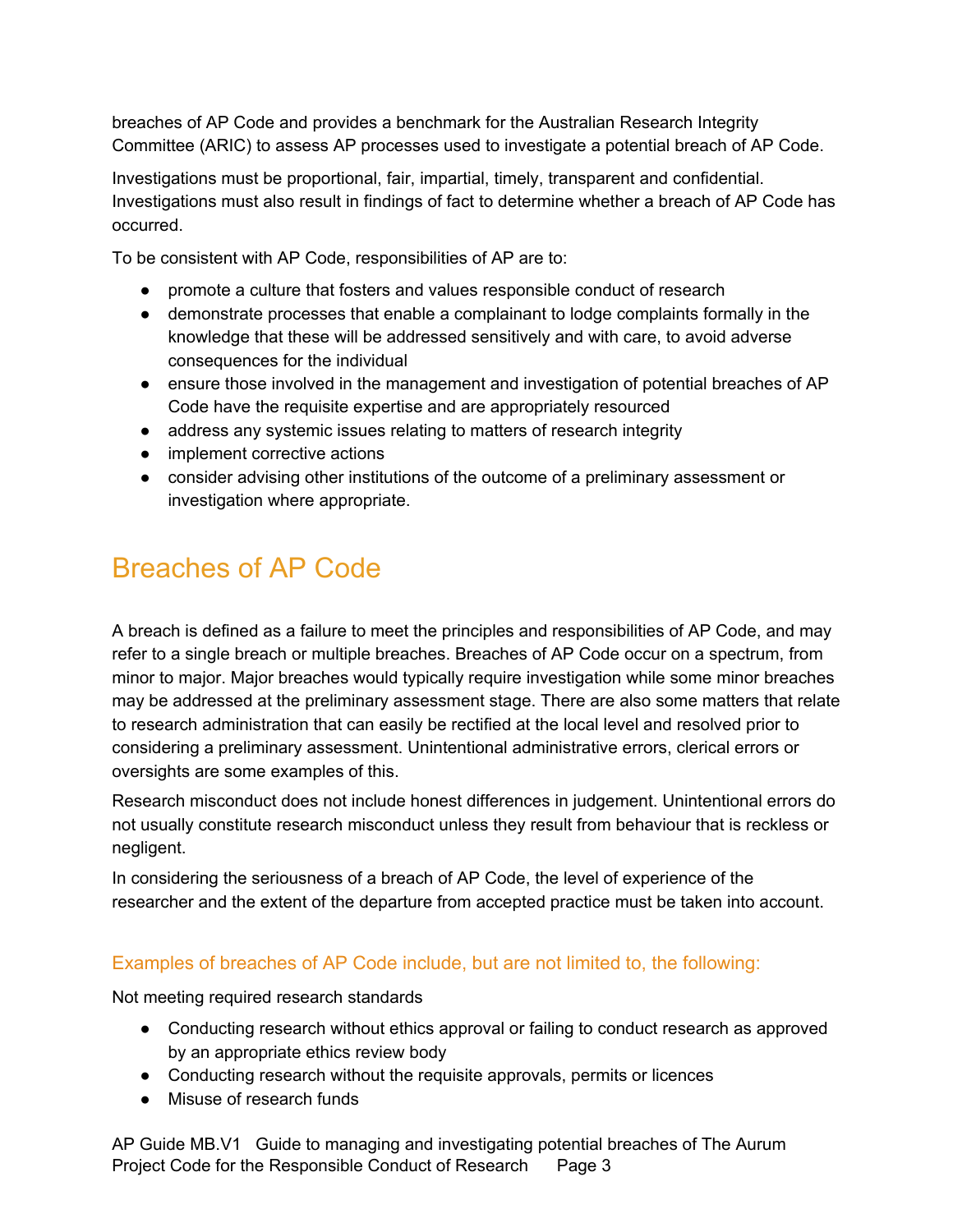• Concealment or facilitation of breaches (or potential breaches) of AP Code by others

Fabrication, falsification, misrepresentation

- Fabrication, falsification or misrepresentation of research data or source material
- Falsification and/or misrepresentation to obtain funding

Plagiarism

- Plagiarism of someone else's work, including theories, concepts, research data and source material
- Duplicate publication (also known as redundant or multiple publication, or self-plagiarism) without acknowledgment of the source

Research data management

- Failure to appropriately maintain research records
- Inappropriate destruction of research records, research data and/or source material
- Inappropriate disclosure of, or access to, research records, research data and/or source material

Supervision

● Failure to provide adequate guidance or mentorship on responsible research conduct to researchers or research trainees under their supervision

Authorship

- Failure to acknowledge the contributions of others fairly
- Misleading ascription of authorship including failing to offer authorship to those who qualify or awarding authorship to those who do not meet the requirements

#### Conflicts of interest

● Failure to disclose and manage conflicts of interest

Peer review

● Failure to conduct peer review responsibly

### Principles of procedural fairness

The principles of procedural fairness (also referred to as natural justice) apply to managing and investigating potential breaches of AP Code. These principles encapsulate the hearing rule (an opportunity to be heard), the rule against bias (decision-makers do not have a personal interest in the outcome) and the evidence rule (decisions are based on evidence).

Managing and investigating potential breaches of AP Code should be conducted in a way that is:

● Proportional to the extent of the potential breach of AP Code.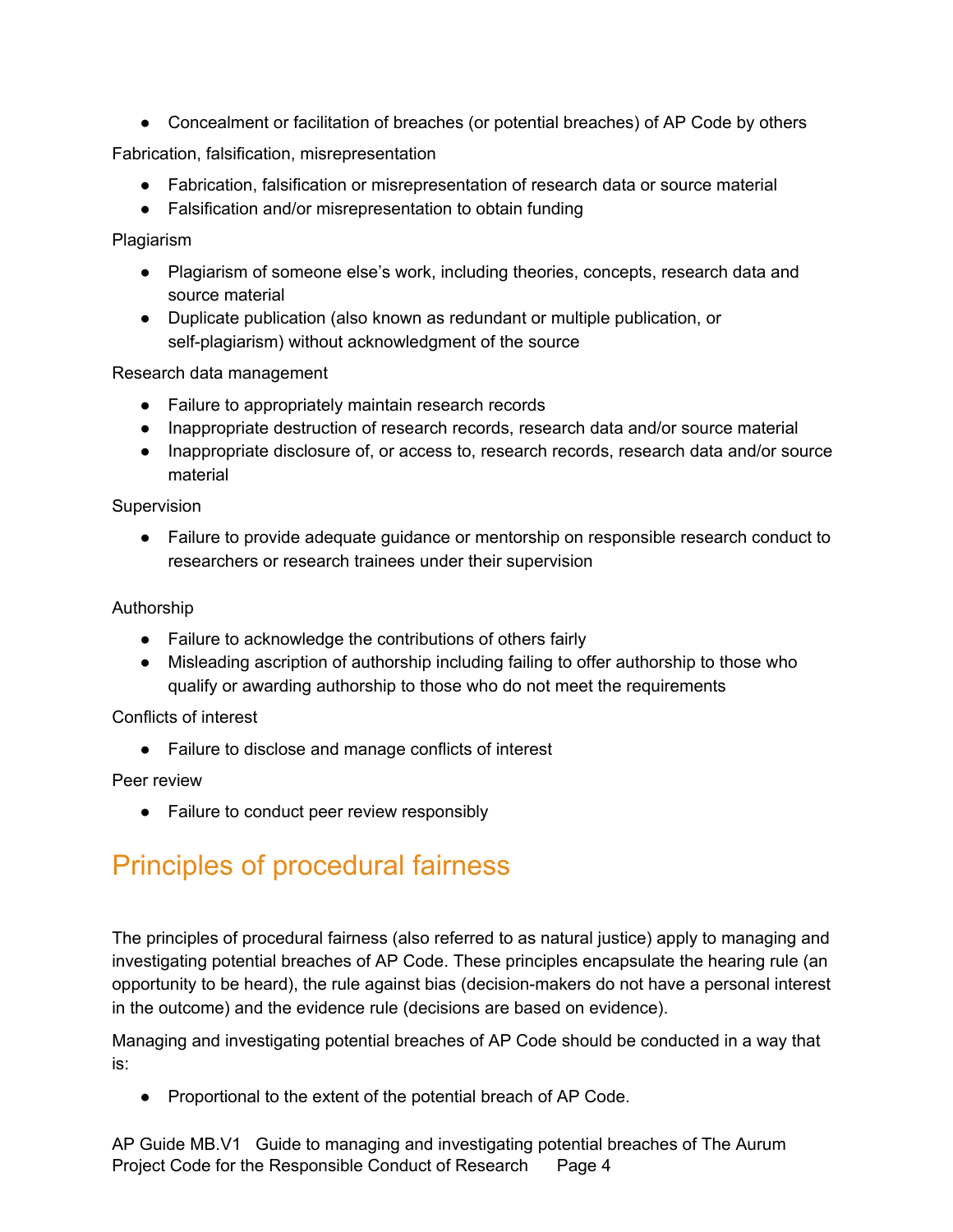- Fair to all involved
- Impartial
- Timely to avoid undue delays and to mitigate the impact on those involved.
- Transparent, readily available and/or provided to respondents, complainants, all employees and students engaged in research. Accurate records should be maintained for all parts of the process, with records held centrally and in accordance with the relevant legislation.
- Confidential and not disclosed unless required.

# Aurum Project roles

AP will need to identify and clearly document the roles and responsibilities of those involved in the management and investigation of potential breaches of AP Code and should indemnify individuals involved in the investigation process appropriately.

Key roles recommended for the investigation and management of potential breaches of AP Code will be adapted and delegated according to the particular circumstances at the time.

Key roles will be drawn from those filling the positions of Director, Management committee, Advisory group, Research Integrity Officer and the Research Co-ordinator.

# Research Integrity Officer (RIO)

AP has an RIO to promote the responsible conduct of research and provide advice to those with concerns about potential breaches of AP Code. The role of RIO includes informing someone with concerns about research conduct about the relevant institutional processes and available options, including how to make a complaint. Outcomes of the discussion between the RIO and the complainant may include:

- not proceeding if the complaint is clearly not related to a breach of AP Code
- proceeding under other institutional processes
- making a complaint about a potential breach of AP Code in writing to the Director.

The RIO has research experience, analytical skills, empathy, good communication skills, knowledge of AP processes and AP Code, and familiarity with accepted practices in research.

The RIO is not to advise on matters where they have a potential, perceived or actual conflict of interest.

The RIO's role does not extend to investigation or assessment of the complaint, including contacting the person who is the subject of that complaint or being involved in any subsequent investigation other than as witness or to provide testimony.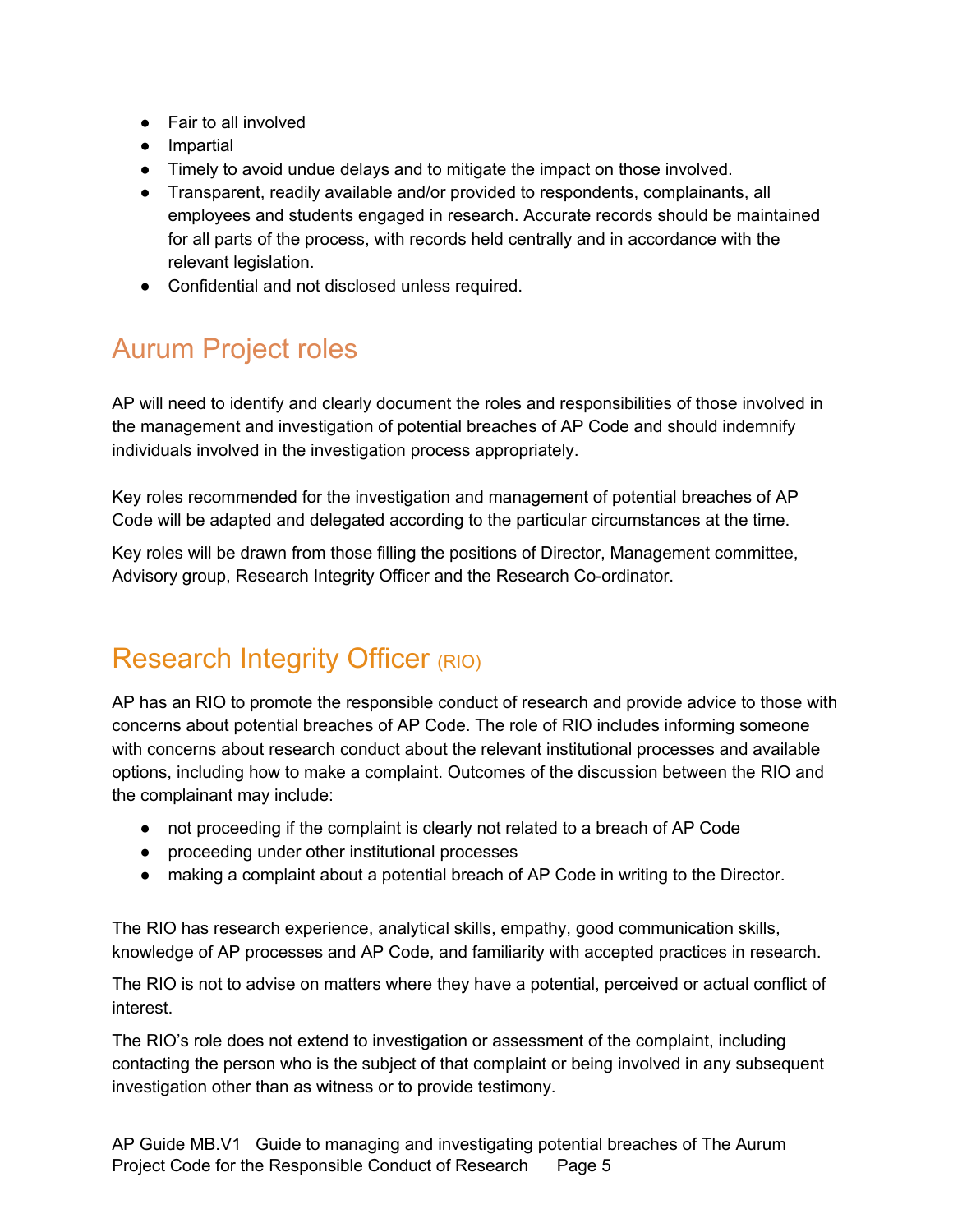# Consideration and management of complaints

Complaints may be dismissed at any stage for a variety of reasons, including if the complaint appears to have been made in bad faith or is vexatious. Alternatively, a complaint may trigger other processes or require immediate action if corrupt or criminal behaviour is potentially involved or if it relates to an activity that could harm humans, animals or the environment).

It is important to document all decisions and reasons for those decisions. These decisions include, but are not limited to, whether to proceed to a preliminary assessment, whether to investigate a complaint or whether to cease investigating a complaint.

#### Initial receipt of complaints

Complaints may arise from a range of sources, including from AP itself. The process for submitting, receiving and documenting a complaint about a potential breach of AP Code should address: where to lodge a complaint, how written and verbal complaints are managed and documented, the limitations of submitting anonymous complaints and/or complaints lodged by a third party and what information should be provided, and in what form, to enable a preliminary assessment.

The complainant should be encouraged to provide all information they hold pertinent to the complaint; however the process of making a complaint should not be onerous. The complainant is not required to identify parts of AP Code or relevant processes that may have been breached. AP may assist the complainant to lodge a complaint.

Where a complainant chooses not to proceed with a complaint, AP still has an obligation to assess the nature of the complaint and whether to proceed to a preliminary assessment.

After the complaint is received, it is determined whether the complaint relates to a potential breach of AP Code and, if it does, the matter proceeds to preliminary assessment.

While anonymous complaints may make subsequent processes more challenging, they may nonetheless identify potential breaches of AP Code and therefore should still be considered, based on the information provided.

To avoid compromising the assessment, anyone involved in managing a complaint should not share information unless required.

Depending on the nature of the complaint, relevant legislation may protect the complainant, for example, 'whistle-blower' or 'public interest disclosure' legislation.

Where complainants have only a general concern in the matter, it may be sufficient to provide minimal details to them to convey the outcome. These complainants will generally not have direct interests at stake and will not be directly affected by the outcome (for example, someone conducting peer review on a paper).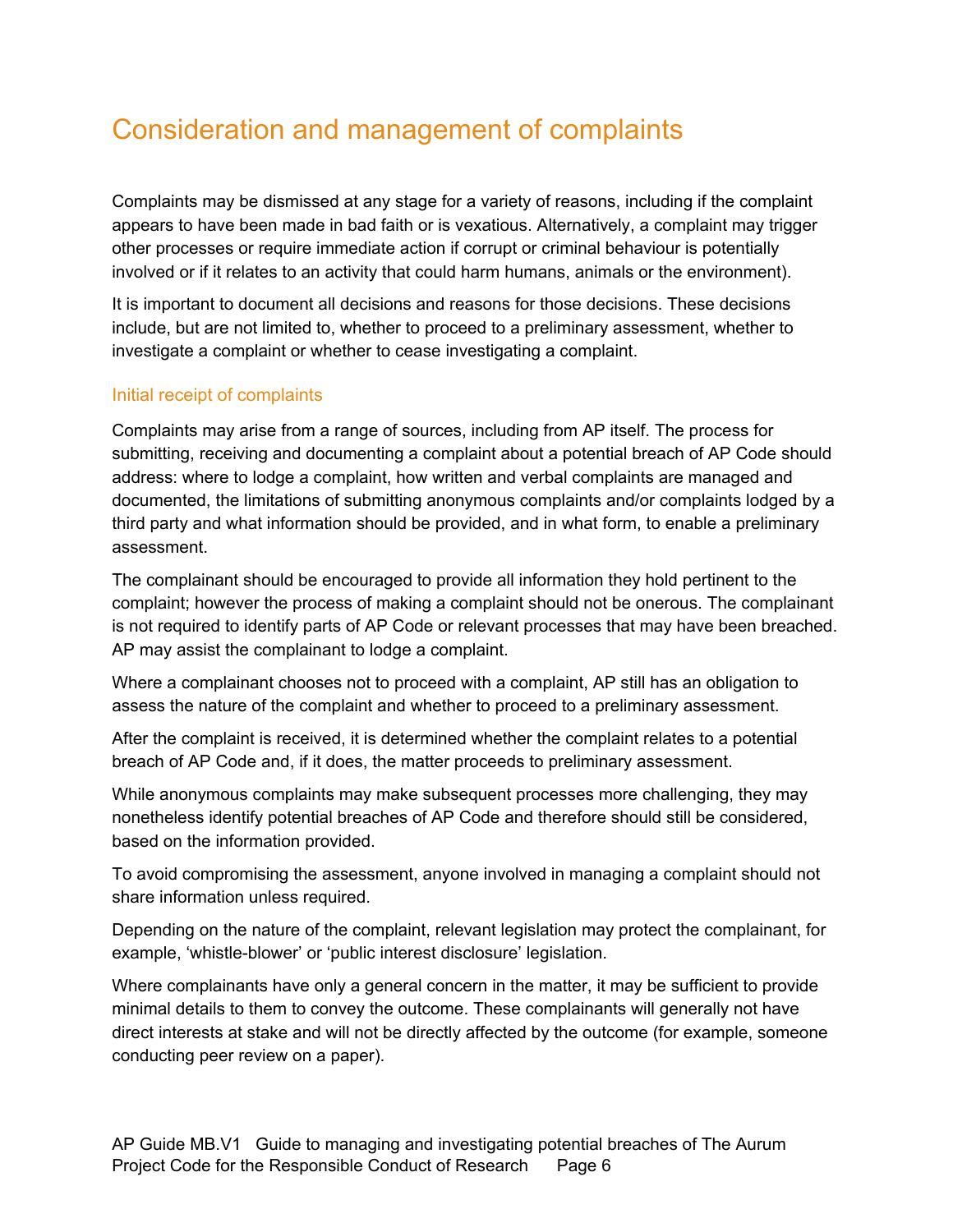# Preliminary assessment stage

The preliminary assessment is critical and serves as a filter to allow identification of matters that require further investigation and those that can be appropriately handled through other processes. The checklist in Appendix 1 outlines a comprehensive approach to conducting a preliminary assessment.

Expertise may be required from other sources, such as researchers from the same or aligned disciplines, especially where the complaint relates to specific disciplinary practice (for example, authorship).

A record of meetings should be prepared and the respondent provided with a copy.

On completion of the preliminary assessment, written advice should include:

- a summary of the process that was undertaken
- an inventory and evaluation of the information that was gathered and analysed
- how the potential breach relates to the principles and responsibilities of AP Code and/or institutional processes
- recommendations for further action.

### Investigation stage

The purpose of the investigation is to assess whether a breach of AP Code has occurred, the extent of the breach and the recommended actions. This is done by examining the preliminary assessment, and gathering and examining further relevant evidence if required.

After it is determined that an investigation is required, the following steps should be taken:

- prepare a clear statement of allegations
- develop the terms of reference (see checklist in Appendix 2)
- nominate the investigation Panel and Chair when the Panel is more than one person
- seek legal advice on matters of process where appropriate.

A range of factors should be considered when determining the size and composition of the Panel including the potential consequences for those involved and the seniority of those involved. These factors will affect the level of independence that is required of members from both AP, the respondent and complainant. Some or all members may be external to AP.

Once potential Panel members have been selected, the respondent will be advised of the Panel's composition and provided an opportunity to raise concerns.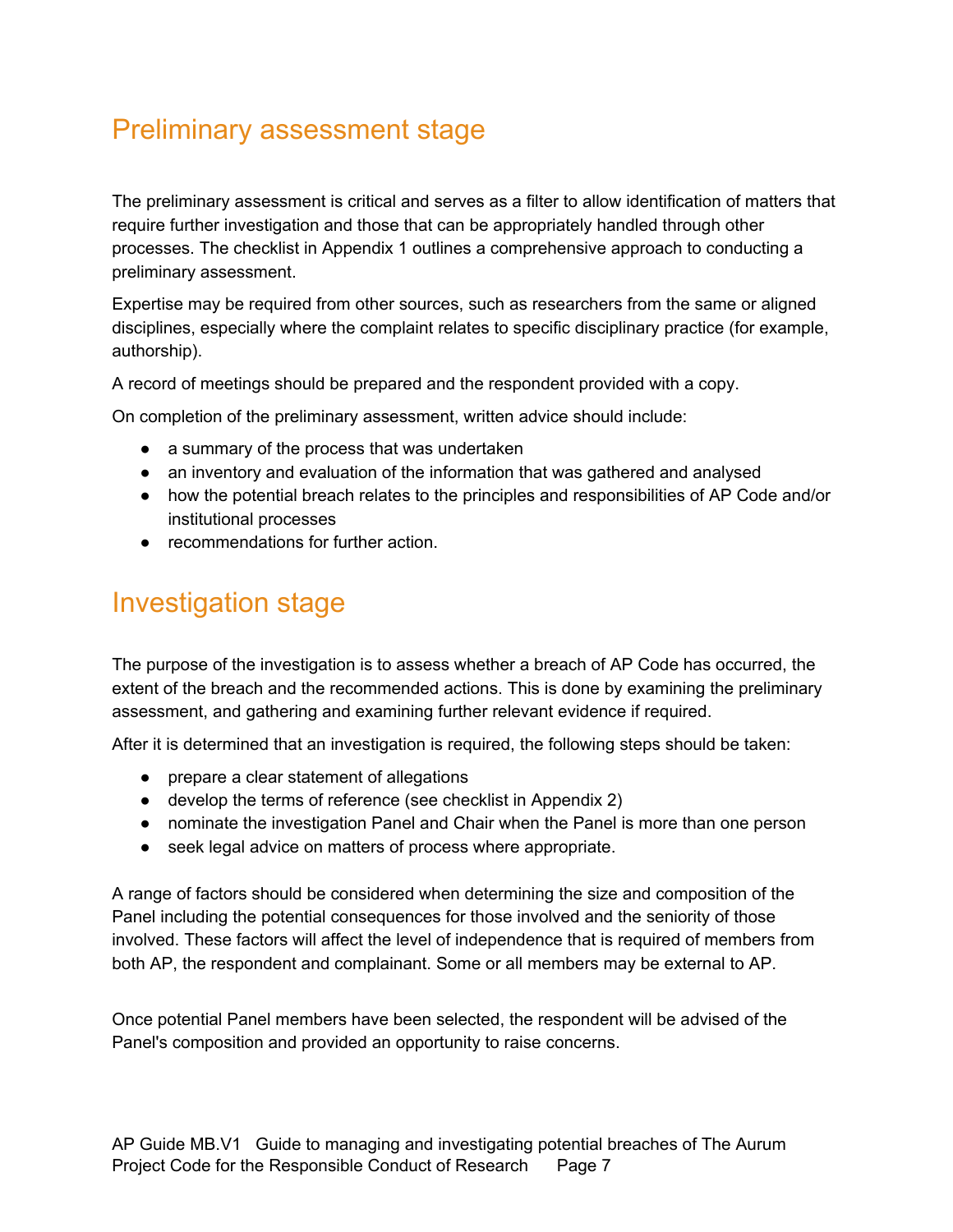Once the Panel is established, it should be provided with all relevant information and documentation. A sample checklist is at Appendix 3.

It is expected that all Panel members are appointed in writing and external members are appropriately indemnified.

Members of the Panel are expected to:

- follow the procedure established for the Panel
- work within the terms of reference for the Panel
- respect any undertakings of confidentiality
- adhere to the principles of procedural fairness
- complete the investigation in a timely manner
- prepare a written report.

Appropriate resources are to be provided to the Panel including support to maintain the record of evidence.

# Conduct of the investigation

Where the Panel is of the view that a party may be unable to represent themselves adequately due to the complexity of the matter, the Panel may need to take extra steps to ensure a fair investigation. This may include allowing extra time for parties to consider matters or encouraging a greater reliance on written evidence.

Where the process includes a support person, their role is to provide personal support, within reasonable limits, to the respondent and/or complainant. Their role is not to advocate, represent or speak on the other person's behalf. However, there may be times when a respondent and/or complainant requires a higher level of involvement from the support person and the Panel should consider this on a case-by-case basis.

The principles of procedural fairness do not include a right to legal representation, and the Panel should consider carefully whether to permit legal or specialist representation on request and on a case-by-case basis.

If the Panel allows a party or parties to have legal representation, the Panel should consider whether it also needs to be assisted with a similar level of representation. Legal representation may extend the timeframe of the investigation, increase the costs and overly formalise the investigation. Regardless of whether parties are legally represented, the investigation is not a court of law and cannot make legally binding findings.

As part of the investigation, the respondent should be provided with an opportunity to respond to the allegation and relevant evidence, and to provide additional evidence upon which the Panel may rely. If the respondent chooses not to respond or appear before the Panel where requested, the investigation continues in their absence. The complainant may also be given the opportunity to see relevant evidence used in the investigation (e.g., if they are directly affected by the investigation).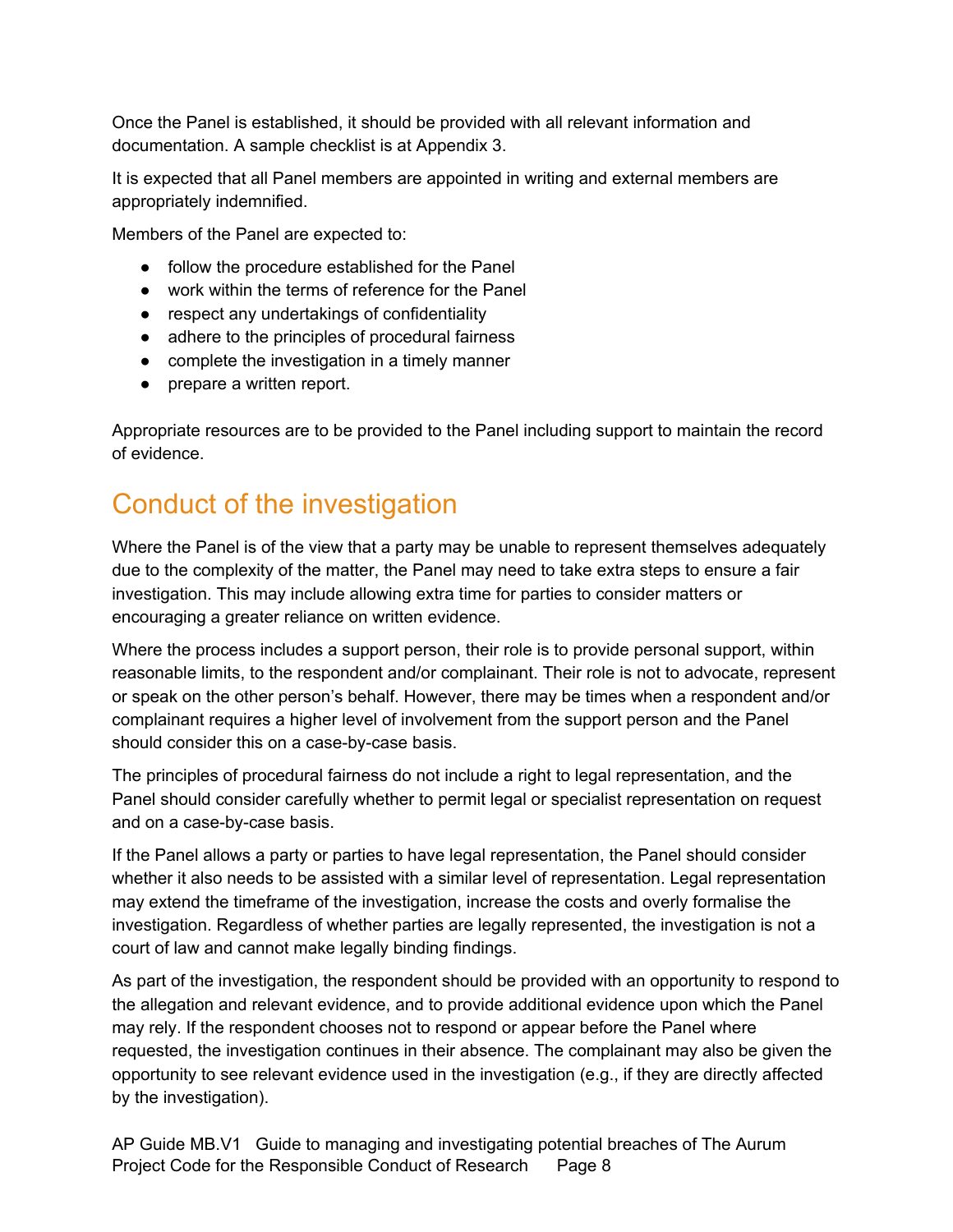During its initial meeting, the Panel should:

- disclose and manage relevant interests
- be provided with all available information that will inform the investigation, which includes: the initial complaint
- the report of the preliminary assessment
- records of any communications on the matter
- develop an investigation plan (described in Appendix 3).

All those asked to give evidence are to be provided with relevant, and if necessary de-identified, information including:

- the schedule of meetings and/or hearings they are asked to attend
- the relevant parts of the terms of reference for the investigation, if appropriate
- advice as to how the Panel intends to conduct interviews
- whether they may be accompanied by a support person
- advice about whether the interviews will be recorded
- whether an opportunity will be provided to comment on matters raised in the interview
- disclosing interests
- the confidentiality requirements
- the Panel's procedures.

The Panel is to determine whether, having regard to evidence and on the balance of probabilities, the respondent has breached AP Code. To do this, the Panel:

- assesses the evidence (including its veracity) and considers if more may be required
- may request expert advice to assist the investigation
- arrives at findings of fact about the allegation
- identifies whether the principles and responsibilities of AP Code have been breached
- considers the seriousness of any breach
- provides a report into its findings of fact consistent with its terms of reference
- makes recommendations as appropriate.

If the Panel finds during the investigation that the scope and/or the terms of reference are too limiting, it should refer the matter to the Director who may decide to amend the scope of the investigation and the terms of reference. Should this occur, the respondent and relevant others are to be advised, and the respondent given the opportunity to respond to any new material arising from the increased scope.

### Outcomes from the investigation

On completion of the investigation, the Panel prepares a draft written report of the investigation. Given that the report will be relied on to make a decision about whether a breach of AP Code has occurred, it is essential that the report is accurate, fully addresses the terms of reference,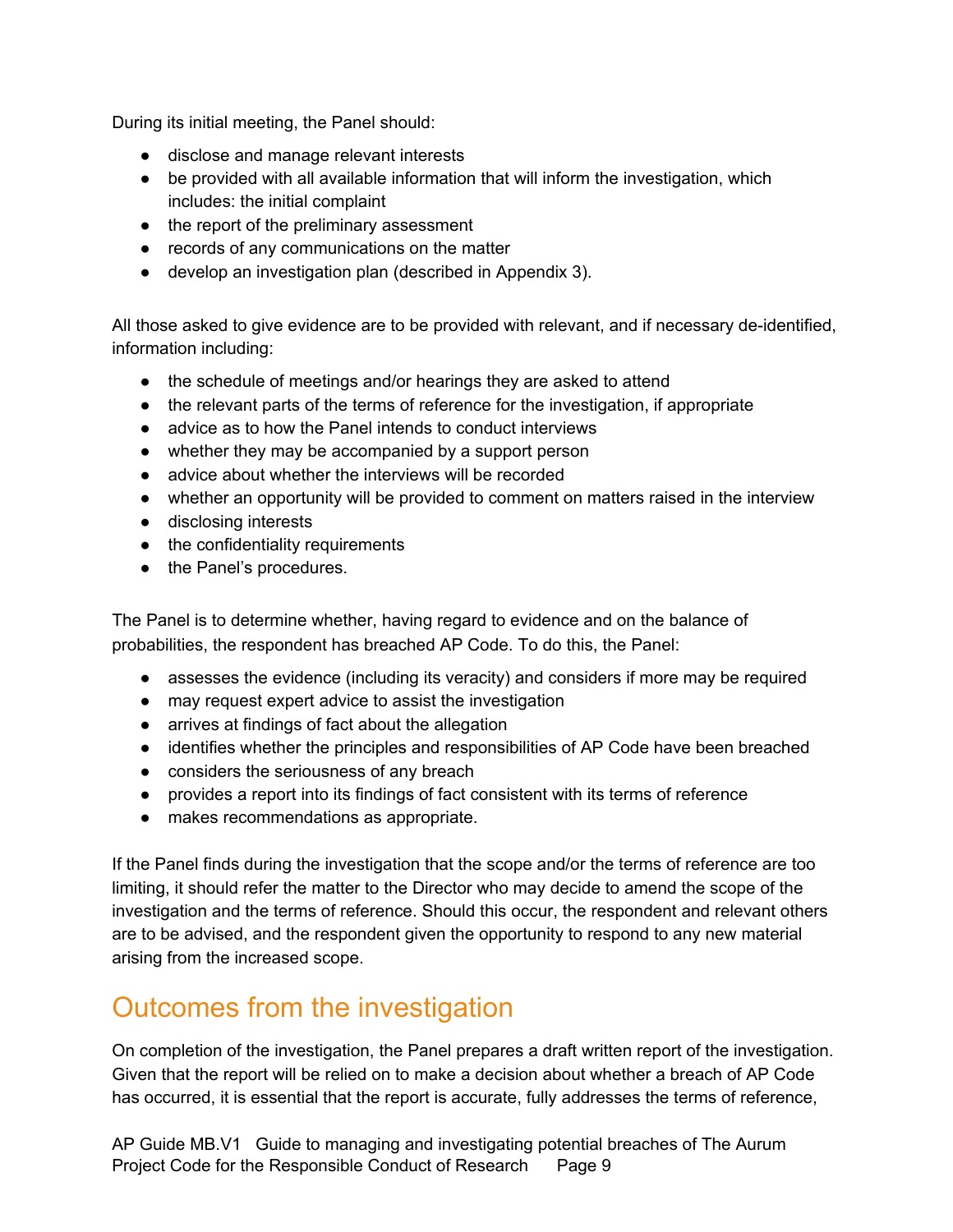and includes any recommendations (see Appendix 4 for a sample checklist for the report of the investigation findings). The draft report, should be provided to the respondent with a reasonable timeframe to comment. The timeframe given should reflect the complexity of the matter. The draft report, or a summary of the information, may also need to be provided to the complainant if they will be affected by the outcome.

#### Finding of no breach of AP code

- If the allegation has no basis in fact then efforts must be taken to restore the reputations of those alleged to have engaged in improper conduct
- If an allegation is considered to have been frivolous or vexatious, action to address this with the complainant should be taken

#### Finding of a breach of AP Code

In the case of joint, adjunct and/or honorary appointments of the respondent, AP should follow processes relating to these appointments and should consider seeking legal or other expert advice in relation to the management of these appointments with other institutions.

All efforts should be taken to correct the public record of the research, including publications if a breach of AP Code has affected the accuracy or trustworthiness of research findings and their dissemination.

The Panel is encouraged to come to a consensus. If there are dissenting view(s), there should be opportunity for the Panel member to provide this view for inclusion in the draft and final report. As the dissenting view forms part of the draft report, it must be provided to the respondent and in some circumstances the complainant, if they will be affected by the outcome.

# Communicating the findings

Any decisions or actions are to be communicated to the respondent and the complainant. Subsequent actions may include informing relevant parties (such as funding bodies, other relevant authorities or other institutions) of the outcome.

In cases where the respondent resigns, the institution still has an obligation to address the findings of the investigation. The matter may also need to be referred to the new employing institution. In this case, seeking legal advice should be considered to ensure that any information disclosure can be made and is done appropriately and lawfully.

#### Mechanisms for a review of an AP Code investigation

Only requests for a review of an AP Code investigation on the grounds of procedural fairness should be considered. The aim of a review is to affirm or not, the outcome of the investigation. AP processes for review, ideally include:

- where requests for review should be directed to and timeframes for lodgement
- how a decision to proceed with a review will be made
- ways a review may be conducted (i.e., refer to a more senior officer)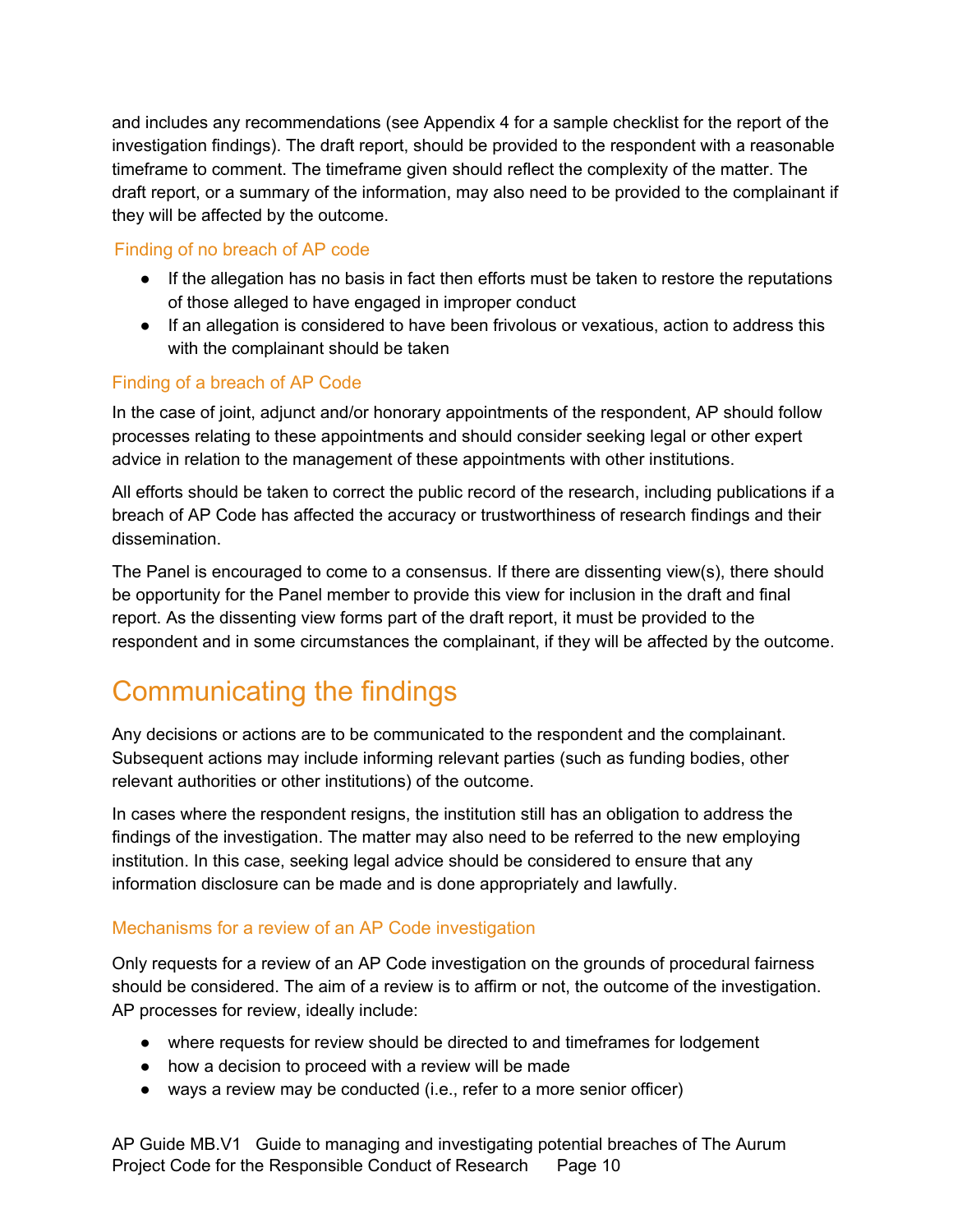● how the outcomes of the review will be communicated.

The Australian Research Integrity Committee (ARIC) can provide an external review of any investigative processes into potential breaches of AP Code if funding from the National Health and Medical Research Council (NHMRC) or the Australian Research Council (ARC) was involved.

### Additional considerations

When research is inter-disciplinary, multi-institutional and a multi-national endeavour, consideration should be given to how potential breaches of AP Code will be investigated on a case-by-case basis taking into consideration issues such as the lead institution, where the complaint was lodged, contractual arrangements or where the events occurred. Institutions should cooperate if there is a potential breach of AP Code to ensure that only one investigation is conducted. Special consideration needs to be given when research practices and guidelines about the conduct of investigations differ between countries.

Some matters may involve potentially corrupt conduct and/or criminal behaviour. These matters require referral to an appropriate agency, for example, the police. They may also trigger other institutional responsibilities and processes.

Where an external agency chooses to investigate, AP should seek advice on whether internal processing of the complaint as a potential breach of AP Code can continue and, if so, with what authority and parameters, if any.

Following completion of an external investigation, AP may need to consider if there are outstanding matters, relevant to AP Code, to be addressed internally, and may decide to initiate further internal processing.

#### Safety issues

If it becomes apparent that the complaint relates to an activity that could harm humans, animals or the environment, immediate action must be taken to minimise the risk of harm. This action is at AP discretion and is independent of an AP Code investigation.

These matters may require referral or notification to an appropriate agency (e.g., regulatory agencies, WorkSafe). They may also trigger other AP responsibilities and processes.

---------------------------------------------------------------------------------------

# Appendix 1: Sample checklist for the preliminary assessment

- Designated Officer (DO) is assigned
- Prepare and retain records of the preliminary assessment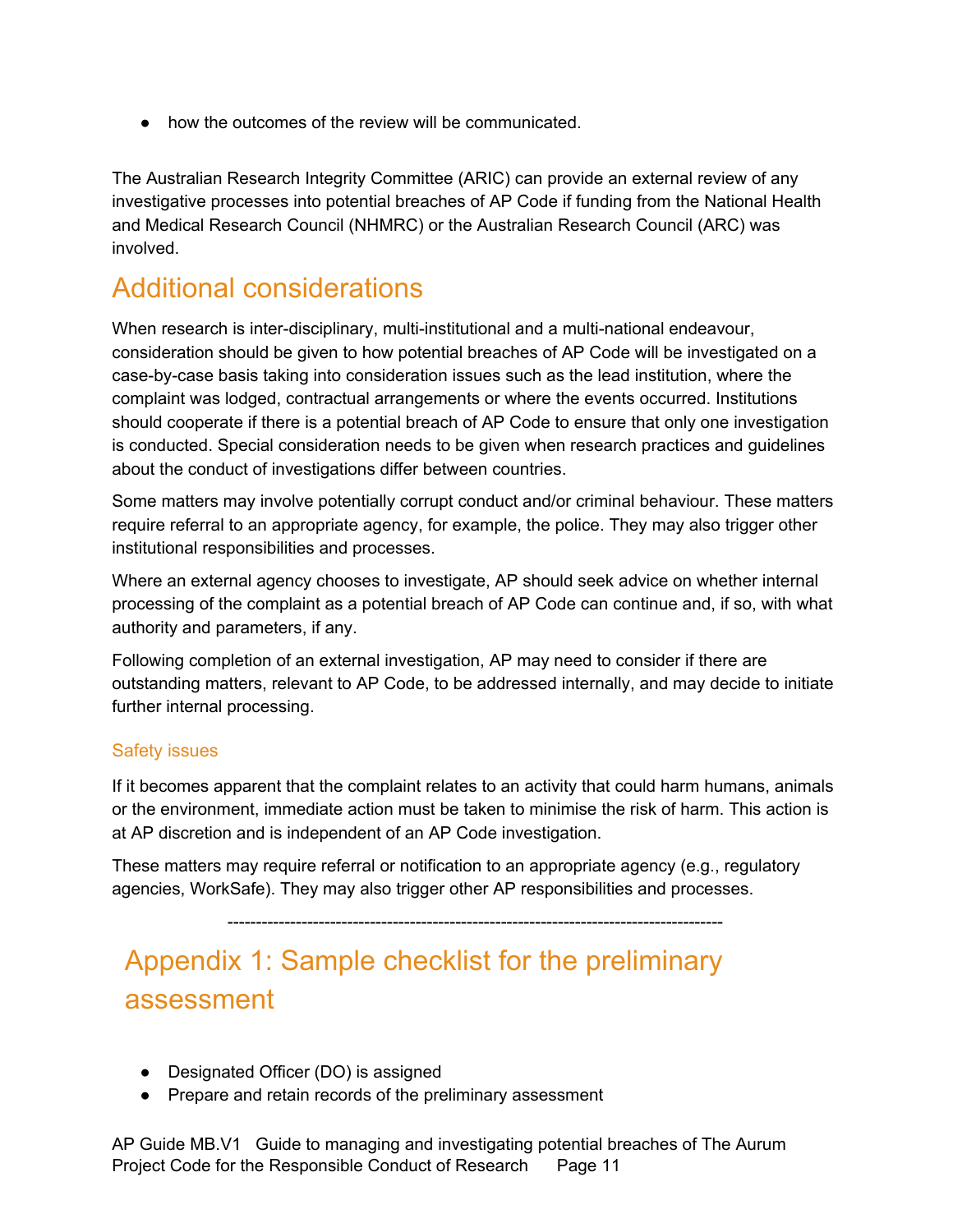- Obtain information provided by the complainant, seek further information as required
- Clarify facts and/or information with the respondent if appropriate
- Obtain facts, information and/or advice from across AP if required
- Determine if and how other institutions need to be involved in the matter
- Written advice provided to DO that includes:
	- a summary of the process that was undertaken
	- an inventory of the facts and information that were gathered and analysed
	- an evaluation of facts and information
	- how the potential breach relates to the principles and responsibilities of AP Code
	- recommendations for further action
- Assess all facts and information to determine outcome, i.e., complaint is to be dismissed, resolved locally, referred for investigation or referred to other institutional processes
- Outcome of preliminary assessment advised to the complainant, respondent and other relevant parties such as funding bodies, as appropriate

# Appendix 2: Sample checklist for the terms of reference for the Panel

The terms of reference for the Panel may include the following:

The date the complaint was received, the name of the complainant (where appropriate), a brief description of the matter

The name of the respondent and a list of the specific allegations

A statement that the Panel is duly constituted in accordance with the institution's processes for investigating potential breaches of AP Code

List of the Panel members

A detailed outline of the scope and purpose of the Panel, which may include the following:

- to investigate the matter
- to ensure that procedural fairness is afforded at all stages in the process to all involved
- to maintain the confidentiality of all persons involved
- to review the allegations and responses to the allegations provided by the respondent
- to review the preliminary assessment report (including any external expert advice)
- to identify and gather any other relevant evidence
- to interview the relevant parties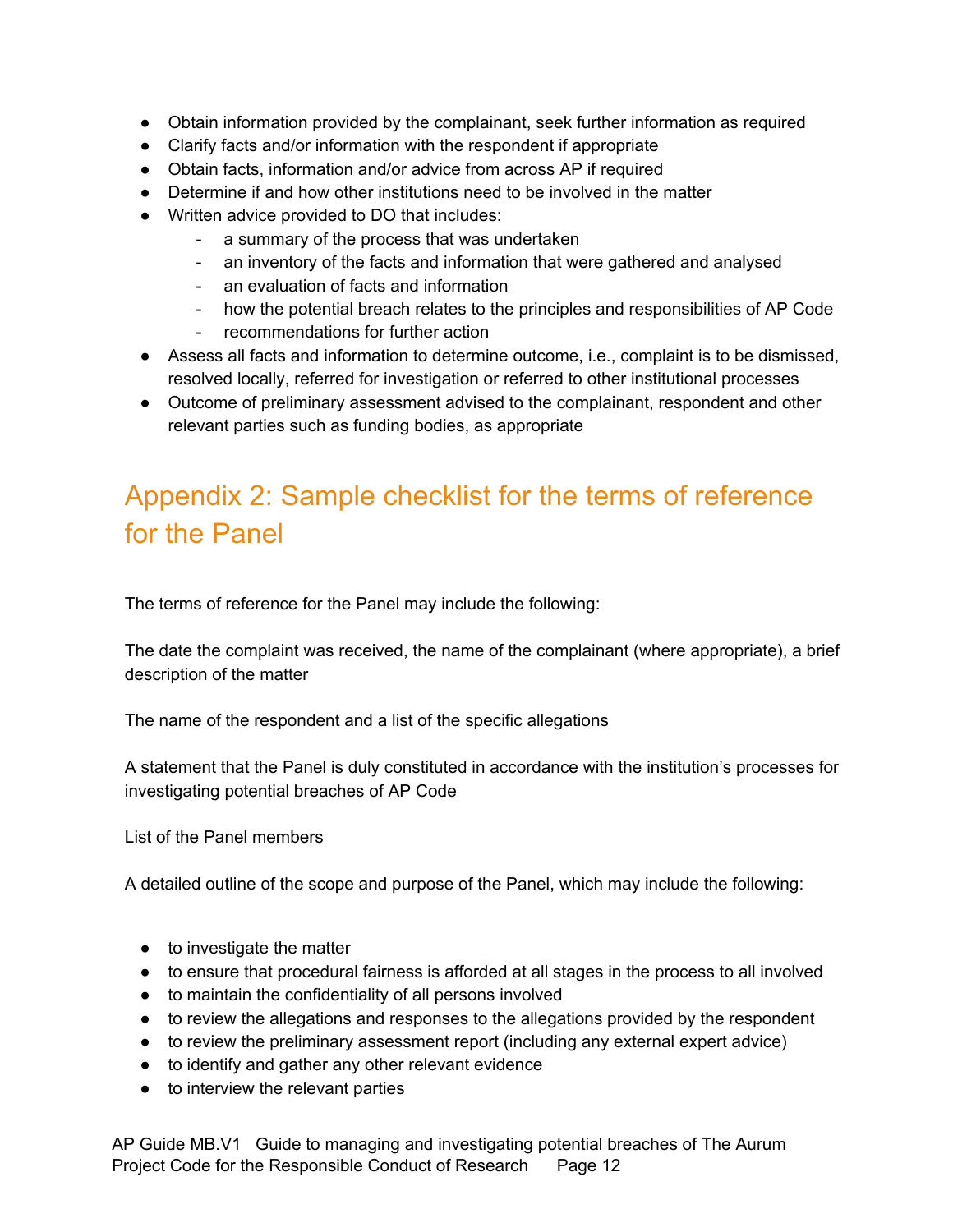- to consider the evidence in the context of the principles and responsibilities of AP Code
- to make findings in accordance with this Guide
- to provide a report to the DO in a timely manner
- $\bullet$  to provide a statement about the secretariat support given by AP (eg: RIO)
- to provide an indicative timetable for the conduct of the investigation

# Appendix 3: Sample checklist for the investigation procedure

Develop terms of reference and scope for the Panel that are appropriate and proportionate to the nature of the allegation (see Appendix 2)

Determine size and composition of the Panel

Establish provision of secretariat support

Where the allegation involves outside parties determine whether the involvement of other institutions, or their staff, is necessary and, if so, whether an agreement needs to be established setting the scope of their involvement

Advise the respondent (and possibly the complainant) on the composition of the Panel and provide opportunity to raise valid concerns

Establish the Panel

Provide the Panel with an opportunity to comment on the terms of reference and scope

Provide respondent opportunity to respond to allegation and inform them about the conduct of the investigation, including the role of a support person and the circumstances under which legal representation would be allowed.

Notify those required to attend the investigation

Provide guidance on the appropriate procedures for the investigation to the Panel, such as this Guide, AP Code and any relevant government or institutional processes. This may also include definitions of a breach of AP Code and, if relevant, research misconduct (according to the institution's processes).

Provide the Panel with all available information that will inform the investigation, which may include:

- the initial complaint
- all relevant information assembled by the person appointed to conduct a preliminary assessment of a complaint about research
- records of the conduct of the preliminary assessment
- the report of the preliminary assessment
- records of any communications on the matter involving the DO, the complainant and/or the respondent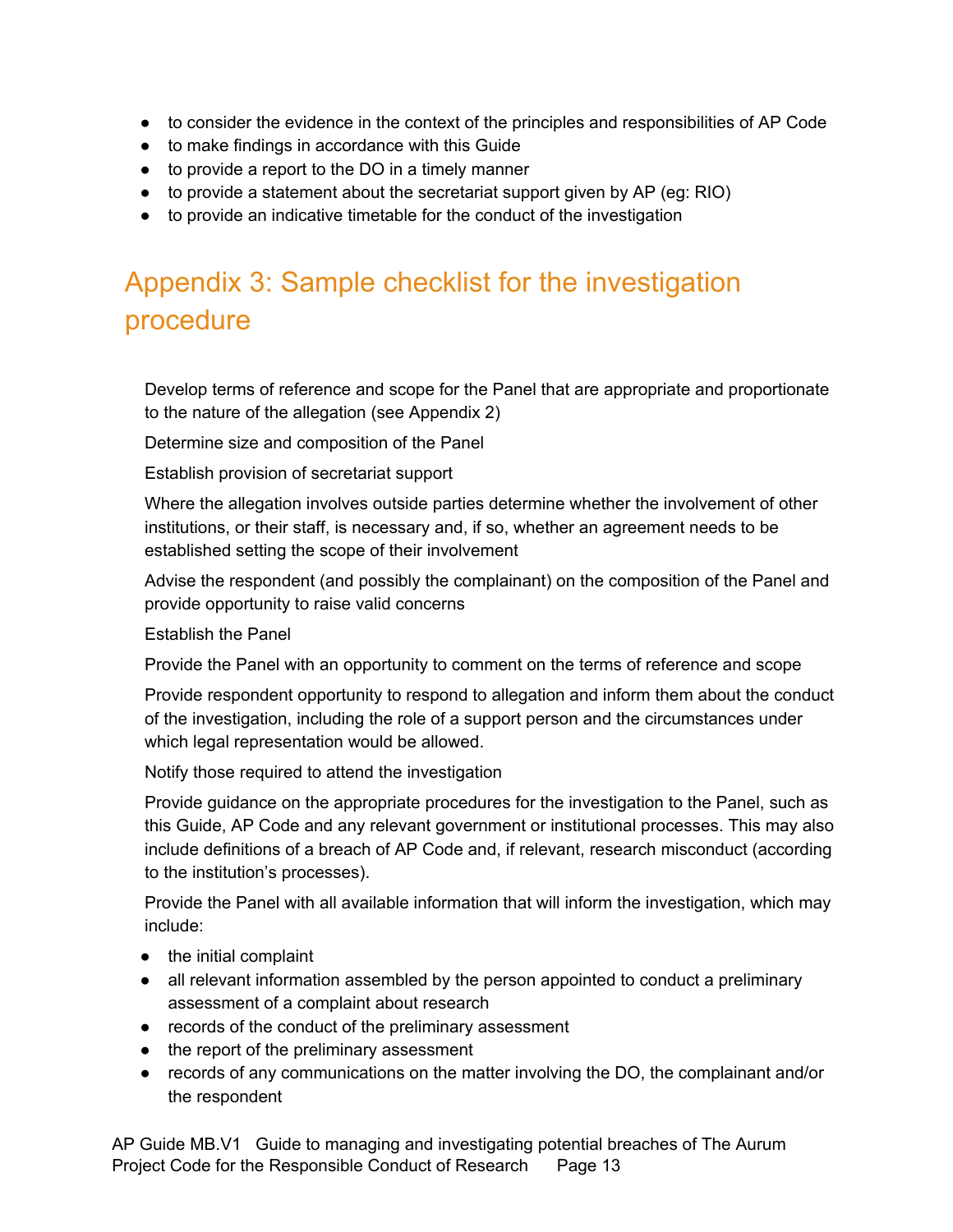Ensure that the Panel has the authority to access all relevant information and documentation

Support the Panel to develop an investigation plan that includes the following:

- identification of the avenues of inquiry, including interviewing people who the Panel considers relevant to the matter
- the frequency of Panel meetings
- the timeline for conducting interviews
- the timeframe for submitting draft report to respondent
- the timeframe for submitting the report to the DO
- inform the Panel of the reporting requirements (Appendix 4)

# Appendix 4: Sample checklist for reporting the findings of the investigation

The Panel should formulate a comprehensive report that includes the following:

The names and affiliations of the Panel members

The name of the respondent

A summary of all relevant research projects, including project summary, duration and funding

The specific allegations considered

The terms of reference of the Panel

A description of the processes that were followed

A description of the evidence considered, including the documents and other information and the names of all persons interviewed

Summaries of the interviews conducted

The findings of fact that have been reached

A conclusion as to whether or not a breach of AP Code occurred and whether or not the respondent is responsible for the breach

Identification of any systemic issues that were contributing factors

A recommendation about the seriousness of any breach

Any recommendations (for example, for corrective action), where appropriate and consistent with the terms of reference